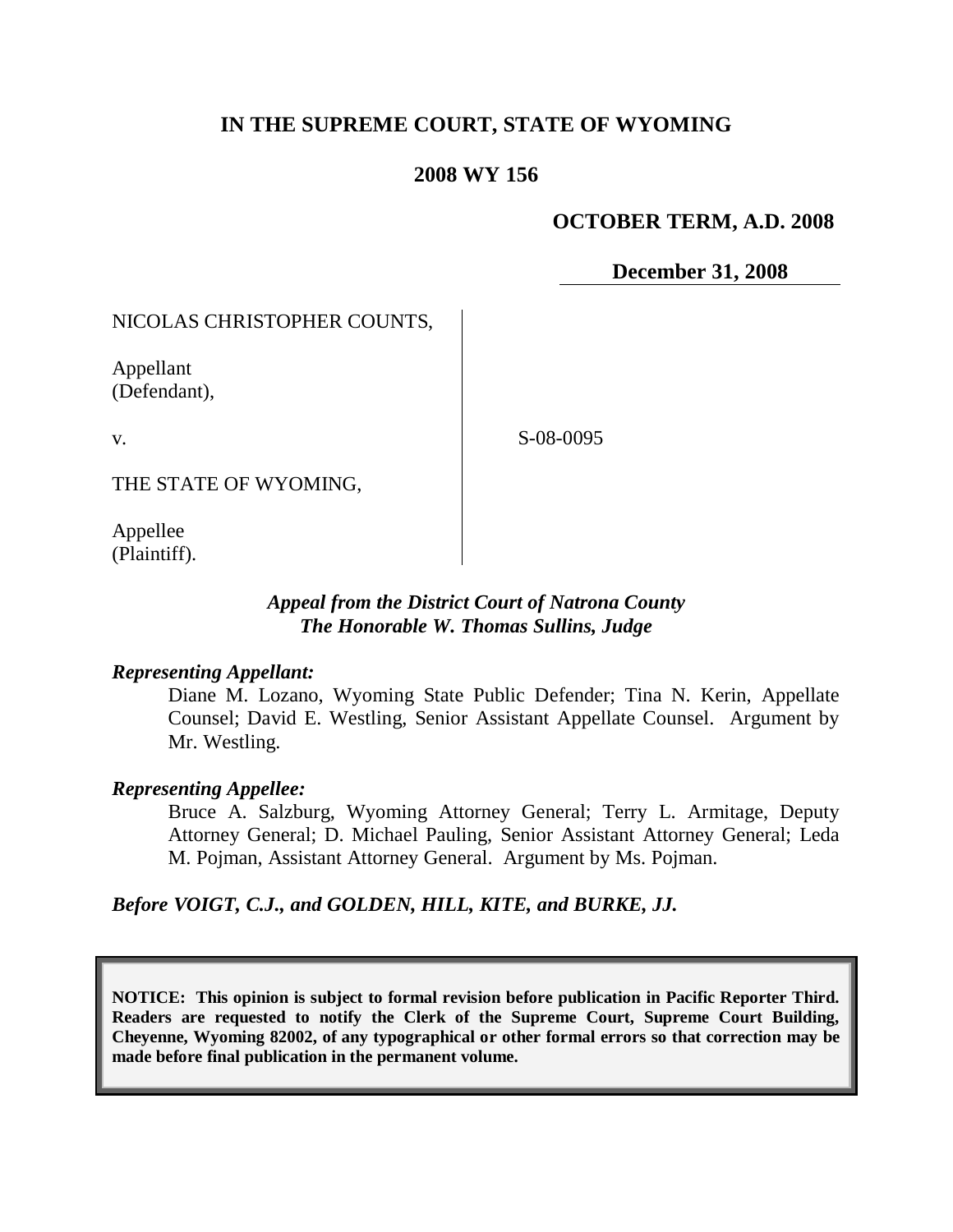### **VOIGT, Chief Justice.**

[¶1] The appellant contends that his constitutional right to due process of law was violated when his probation was revoked without him having received adequate notice of the basis for that revocation, and without the district court having supervised his removal from a community corrections facility. Finding no error, we affirm.

#### **ISSUE**

[¶2] Was the appellant's right to due process of law violated by revocation of his probation without adequate notice to him of the basis for such revocation or by the district court's failure to supervise his removal from a community corrections facility?

#### **FACTS**

[¶3] The appellant pled guilty to unlawful delivery of a controlled substance and on January 9, 2007, was sentenced to incarceration for a period of not less than 30 months and not more than 60 months. That sentence was suspended, however, and he was placed on supervised probation for a period of 36 months. One of the conditions of probation was the following:

> 4. That the Defendant shall enter and successfully complete the residential felony program at Community Alternatives of Casper (CAC). That the Defendant must apply to CAC within two (2) days.

[¶4] The appellant arrived at Community Alternatives of Casper (CAC) on February 25, 2007. He obtained employment at several businesses, eventually beginning work at an Old Chicago restaurant on July 24, 2007. On October 24, 2007, the appellant was "written up" on a disciplinary form containing the following allegation:

> On [October 23, 2007] Resident Nicolas Counts #16973-B was signed out to work, however when this Employment Coordinator conducted an on-site check it was discovered that he was not actually there and that he had been clocked out of work since 1916. Mr. Counts did not sign back into the Agency until 0018 on 10/24/2007, 5 hours unauthorized and unaccounted for by our staff at this facility, this is a direct violation of MJ47—Failure to return to the community corrections facility on or before the time specified in the schedule of the release plan. This includes failure to telephone the ACC as directed by staff when changing locations and absences from designated sign out locations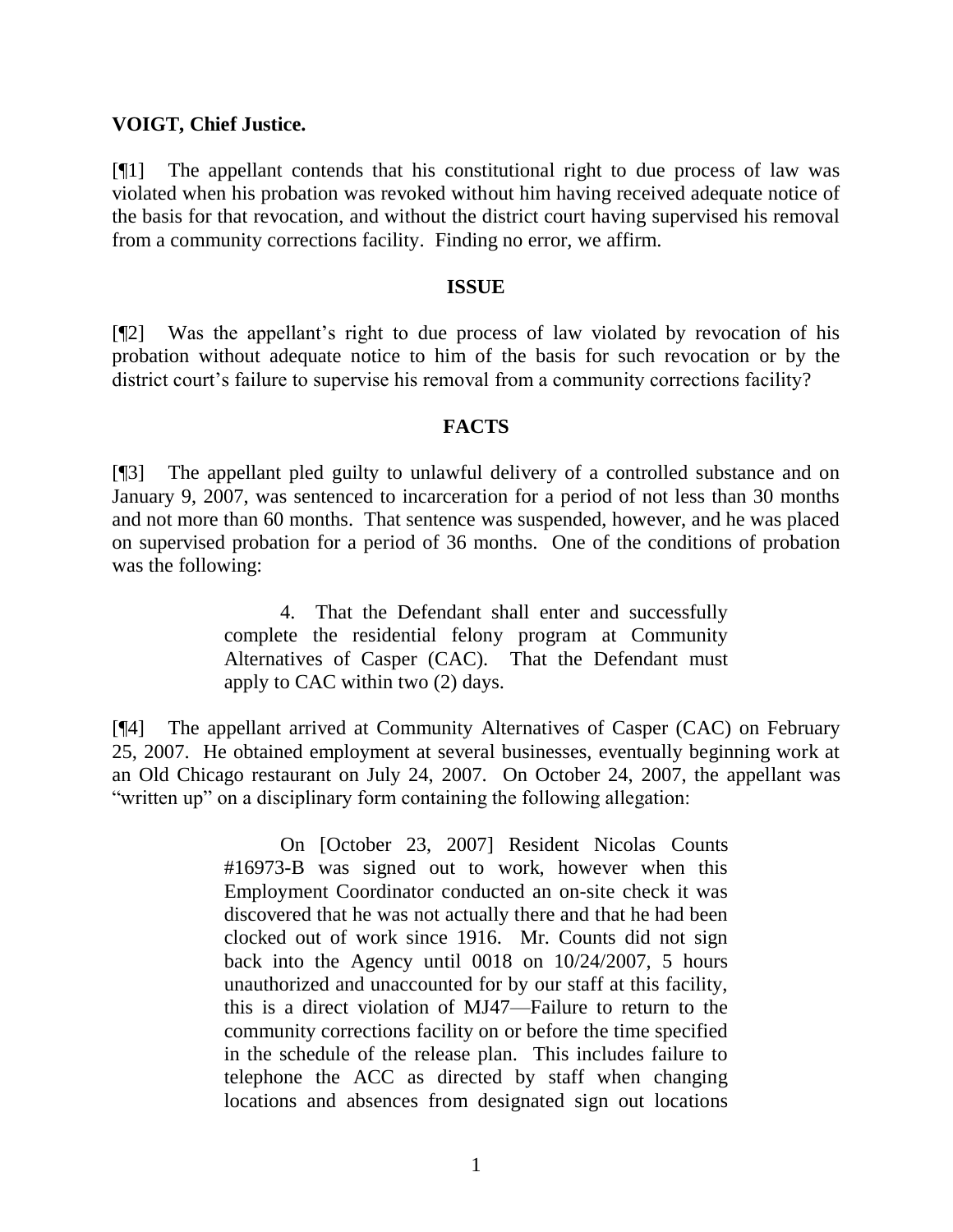without prior approval from staff. This has become a pattern for Mr. Counts, he received a conduct order on 05/21/07 and several staffings addressing failure to follow Agency policies and procedures, specifically for being in places without staff authorization. He has also had 2 prior staff reports of being unauthorized on 04/28/07 and 05/28/07. Most recently, Mr. Counts has received a couple of formal Notice of Charges, one MJ46-Failure to telephone the community corrections facility upon changing location or failure to remain in the particular area designated in pass/furlough/leave on 08/19/07 and a similar MJ47 on 09/17/07.

[¶5] The appellant was arrested and jailed until a disciplinary hearing was held on October 26, 2007. He was served with a copy of the allegations along with an outline of his administrative rights. A summary of the hearing indicates that the appellant presented the following explanation for his alleged absence from the restaurant:

> Offender informs he was denied for his pass and called in to his work to verify his schedule for the day. He claims to have permission form [sic] his manager to have dinner with his mother on the clock. The offender even charged his meal to be taken for his pay, then he "Hung Out[.]" See Record for further details.

The hearing officers found no mitigating factors, found two aggravating factors—prior similar acts and planned misconduct—and recommended termination from CAC. The notice terminating the appellant from CAC stated the following as the reason for termination:

> Resident Counts, Nicolas, ID# 16973-B, was found guilty during formal disciplinary hearing Case #C0710-09-148, of unauthorized movement while in the community, with aggravating factors of a continued history of the same.

[¶6] On November 5, 2007, the State filed a Petition for Revocation and Request for Bench Warrant, to which was attached an Affidavit for Revocation of Probation and Request for Bench Warrant containing the following pertinent allegation:

> 1. That said Defendant, on October 26, 2007, was terminated from the felony program at Community Alternatives of Casper in violation of condition number four (4) of his Judgment and Sentence.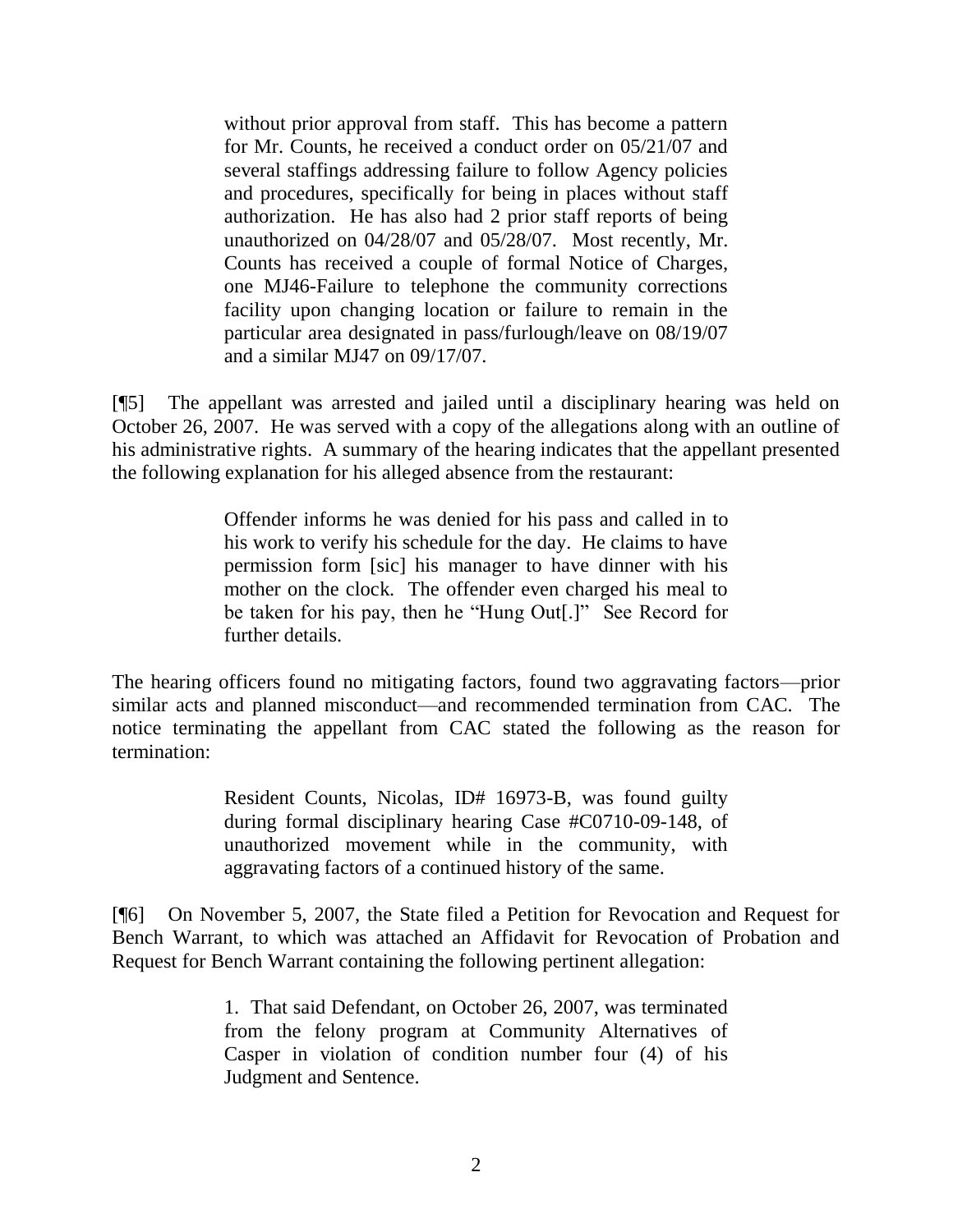[¶7] The appellant was afforded an initial appearance in regard to the petition on November 7, 2007, at which time bond was set and counsel was appointed. A revocation hearing scheduled for November 15, 2007, was continued at the request of the appellant's counsel. Eventually, at a hearing on January 8, 2008, the appellant admitted that he had been terminated from the CAC program, but contended that he could not defend himself against the revocation petition because the allegations therein were insufficiently specific, and because the discovery documents that had been provided to him covered too much time and too much conduct to narrow down the accusation. Based upon the appellant's admissions, the district court adjudicated the issue of the violation, ordered the discovery documents be made a part of the court record, and granted the parties leave to seek additional discovery and to file briefs and motions prior to a dispositional hearing.

[¶8] A little over one week later, the appellant filed a demand that the State amend its petition to set forth the grounds upon which the appellant had been terminated from CAC and upon which the State would rely in seeking revocation of probation. The State responded with a memorandum of law, taking the position that the State was not required to prove anything beyond the appellant's termination from CAC.

[¶9] The dispositional hearing was held on February 22, 2008. The State relied generally upon the discovery documents that had been served upon the appellant, and specifically upon the termination report contained therein. The appellant argued that the State had not met the requirements of W.R.Cr.P. 39(a) that a petition for revocation of probation must set forth "the conditions of probation which are alleged to have been violated by the probationer and the facts establishing the violation." Further, the appellant argued that the State had failed to prove that the probation violation was willful.

[¶10] At the end of the hearing, the district court concluded that the appellant had violated probation by failing successfully to complete the CAC program. In reaching that conclusion, the district court relied not only upon the appellant's admission that he had been terminated from CAC, but also upon the CAC document that charged the Old Chicago incident, and upon the CAC documents showing the appellant's history at CAC. The court further concluded that the documents and hearing testimony proved that the probation violation was willful. The appellant's probation was revoked and the original sentence was re-imposed, with a recommendation for "Boot Camp."

# **STANDARD OF REVIEW**

[¶11] A district court's decision whether to revoke probation, like other sentencing decisions, is discretionary, and generally is reviewed for an abuse of discretion. *Sinning v. State*, 2007 WY 193, ¶ 8, 172 P.3d 388, 389-90 (Wyo. 2007). Probation revocation

  $1$  The term "Boot Camp" is frequently used to identify Wyoming's statutory Youthful Offender Program, found at Wyo. Stat. Ann. § 7-13-1001 through 7-13-1003 (LexisNexis 2007).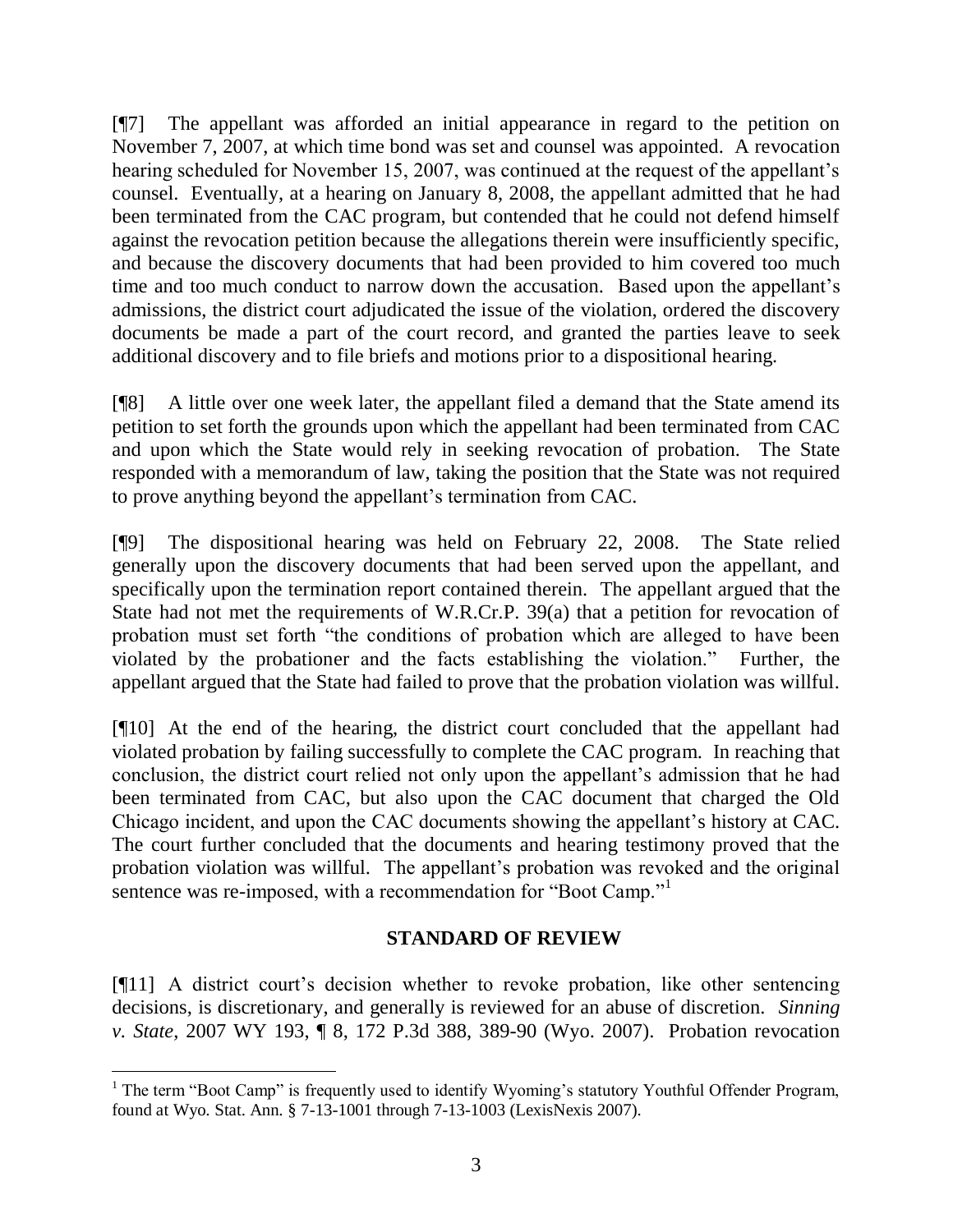proceedings are, however, also subject to constitutional due process analysis, with any constitutional claims reviewed *de novo*. *Meyers v. State*, 2005 WY 163, ¶ 8, 124 P.3d 710, 714 (Wyo. 2005); *Shaw v. State*, 998 P.2d 965, 967 (Wyo. 2000).

#### **DISCUSSION**

[¶12] This discussion must take place in the context of the law that governs probation revocation, which law we recently set forth in *Sinning*, 2007 WY 193, ¶¶ 9-10, 172 P.3d at 390 (internal citations omitted):

> The proceedings for probation revocation consist of a two-part process. The first part, the adjudicatory phase, requires the district court to determine by a preponderance of the evidence whether a condition of probation was violated. The second, dispositional phase, is triggered only upon a finding that a condition of probation was violated. In this phase, the district court must deliberate not only upon the violation, but also the reasons the conditions were originally imposed and the circumstances surrounding the violation. After consideration of all these factors, the district court must then determine the appropriate consequences of the probationer's violation.

> In the adjudicatory phase, the Fourteenth Amendment right to due process and the Wyoming Rules of Evidence apply. In the dispositional phase, only general due process protections continue to attach and the rules of evidence are suspended.

In applying Rule 39, we have said that notice to a probationer of the grounds for revocation is fundamental and failure to provide such notice is a defect affecting a substantial right. In addition to the requirements contained in Rule 39, we have said that in order to revoke probation for the violation of a condition of probation not involving the payment of money, the violation must either be willful or threaten the safety of society. Willfulness is determined at the dispositional phase of the proceedings.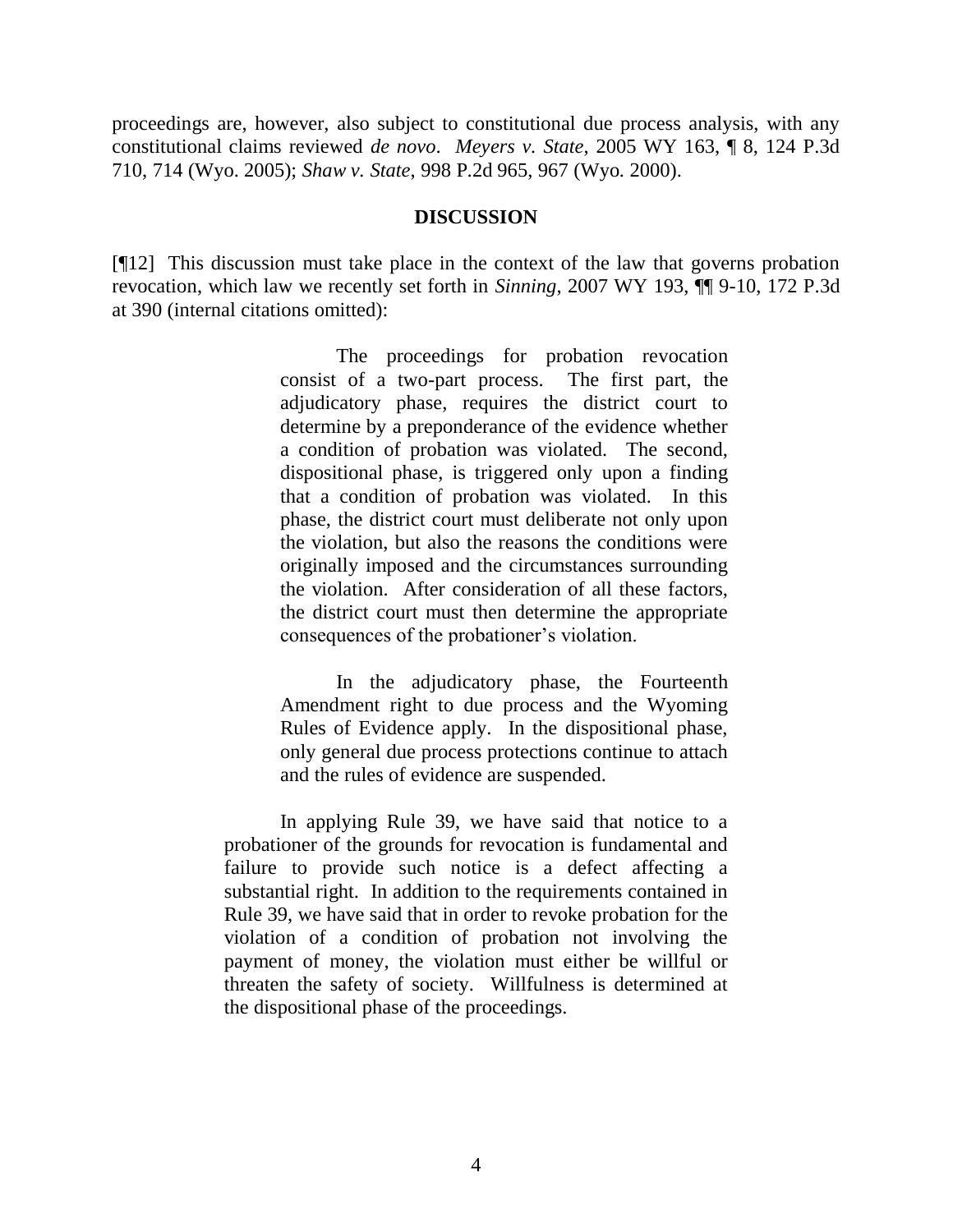#### [¶13] In specific regard to notice:

Due process requires that a defendant be given written notice of the claimed violations of probation. *Shaw v. State*, 998 P.2d 965, 967 (Wyo. 2000). In probation revocation proceedings, notice pertains to the charges regarding a violation of the conditions of probation, not to matters discussed during a dispositional phase. W.R.Cr.P. 39(a)(4); *Gailey v. State*, 882 P.2d 888, 892 (Wyo. 1994).

*Sweets v. State*, 2003 WY 64, ¶ 11, 69 P.3d 404, 406 (Wyo. 2003). The conduct alleged as grounds for a revocation need not be alleged with the same specificity as required in a complaint, indictment, or information. *Murphy v. State*, 592 P.2d 1159, 1162 (Wyo. 1979). Furthermore:

> A probation revocation hearing is not a trial on a new criminal charge. It is simply an extension of the sentencing procedure resulting from the conviction of the basic charge, coupled with the requirement that the probationer be afforded due process of law before being deprived of the conditional right to liberty granted by probation.

*Sinning*, 2007 WY 193, ¶ 24, 172 P.3d at 393.

[¶14] The facts of this case, in the context of the law just recited, leave the appellant with no due process argument. At the adjudicatory hearing on January 8, 2008, the appellant admitted that he had violated the terms of his probation:

> THE COURT: And then in the affidavit for revocation of probation of [the] Probation and Parole agent with the Wyoming Department of Corrections, there's a single allegation of violation of your probation. And that reads that said defendant on October 26th, 2007, was terminated from the Felony Program at Community Alternatives of Casper, in violation of condition number 4 of his Judgment and Sentence.

> > Do you admit to that violation of probation?

THE DEFENDANT: Yes, Your Honor.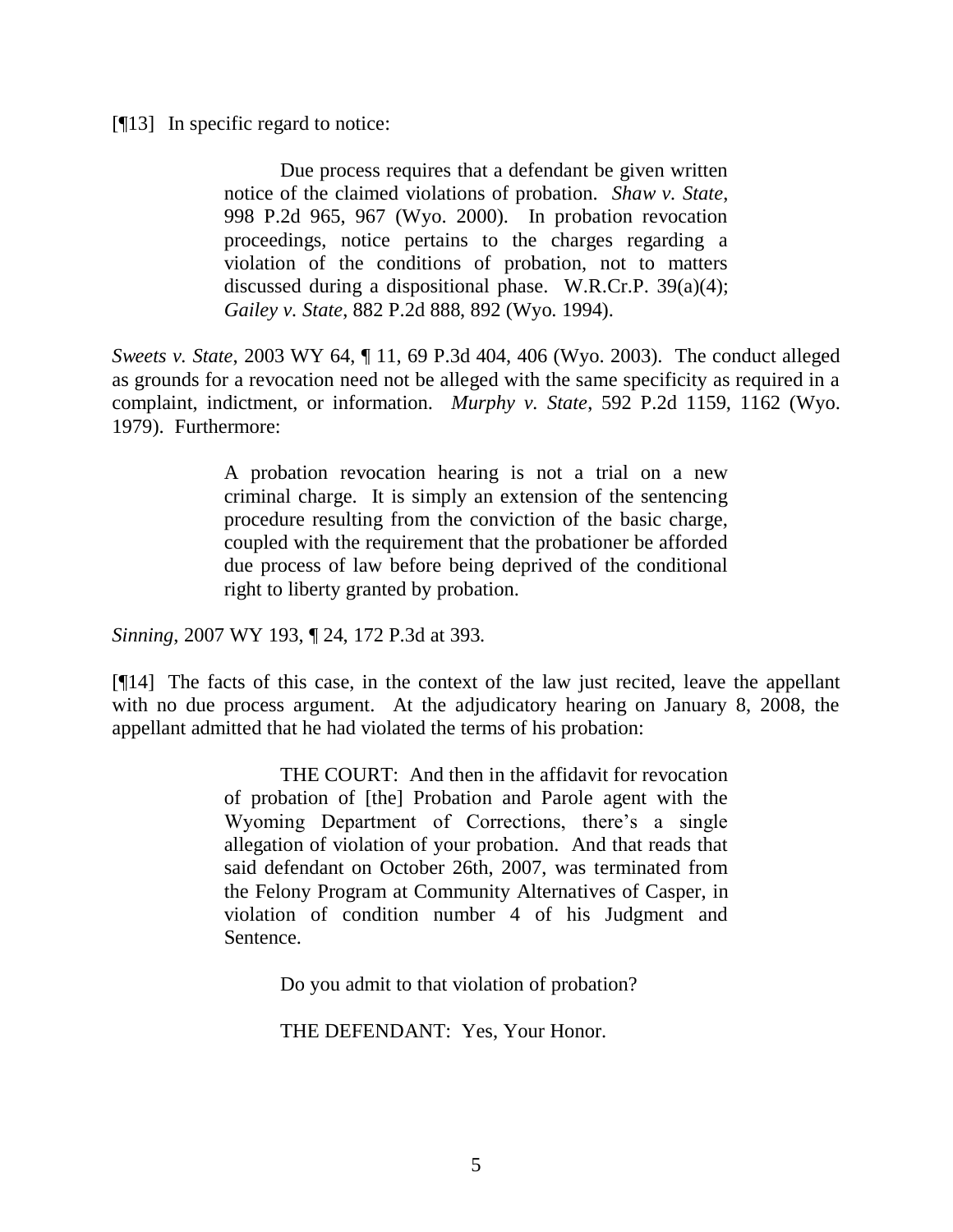[¶15] The appellant was represented by counsel at the adjudicatory hearing, and counsel's statement just preceding this admission made it clear that the appellant was admitting the violation without conceding the question of revocation:

> [DEFENSE COUNSEL]: We will admit to the violation in that a condition of his probation has been violated, not that probation should be revoked.

The appellant's admission conclusively proved the violation, leaving only the question of disposition—whether or not probation should be revoked—for further hearing. The admission effectively waived any due process rights the appellant may have had based on an alleged lack of notice.<sup>2</sup> Sweets, 2003 WY 64, **[1]** 10-13, 69 P.3d at 406.

[¶16] We have made it clear that probation may not be revoked for a violation that has not been shown to be willful, and that willfulness is considered during the dispositional phase, rather than the adjudicatory phase, of the revocation proceedings. *Edrington v. State*, 2008 WY 70, ¶ 7, 185 P.3d 1264, 1266-67 (Wyo. 2008). To the extent that the appellant raises the purported lack of an allegation of willfulness as part of his argument that notice was lacking, we conclude that he conceded that allegation by admitting that he had violated a condition of probation. To the extent, however, that his allegation of a lack of proof of willfulness goes to the dispositional phase, we will note that, after reviewing the CAC documentation and after hearing the witnesses' testimony, the district court found that the violation was willful. Specifically, the court found "noncompliance with very clear rules and requirements of the ACC rules and regulations." We cannot say that this finding was clearly erroneous. *See Edrington*, 2008 WY 70, ¶ 9, 185 P.3d at 1267. The district court was entitled to assess the credibility of the witnesses, to consider the administrative proceedings that led to the appellant's termination from CAC, and to consider the appellant's history at the CAC, especially that part of the CAC documentation that showed the appellant's disregard for and violation of the very rule that formed the basis for the termination.

[¶17] The second prong of the appellant's appellate argument is that the district court did not "supervise" his termination from CAC. As best as we can understand this argument, it is based upon Wyo. Stat. Ann. § 7-18-113 (LexisNexis 2007), which reads as follows:

 <sup>2</sup> We feel compelled to note that, even if the appellant had preserved his notice argument, we would find it factually to be just short of frivolous. As noted herein, he was arrested immediately after the Old Chicago incident, he was served with a copy of the disciplinary write-up describing the Old Chicago incident, he was afforded an administrative hearing, the focus of which was the Old Chicago incident, and he presented a defense to the allegations of the Old Chicago incident.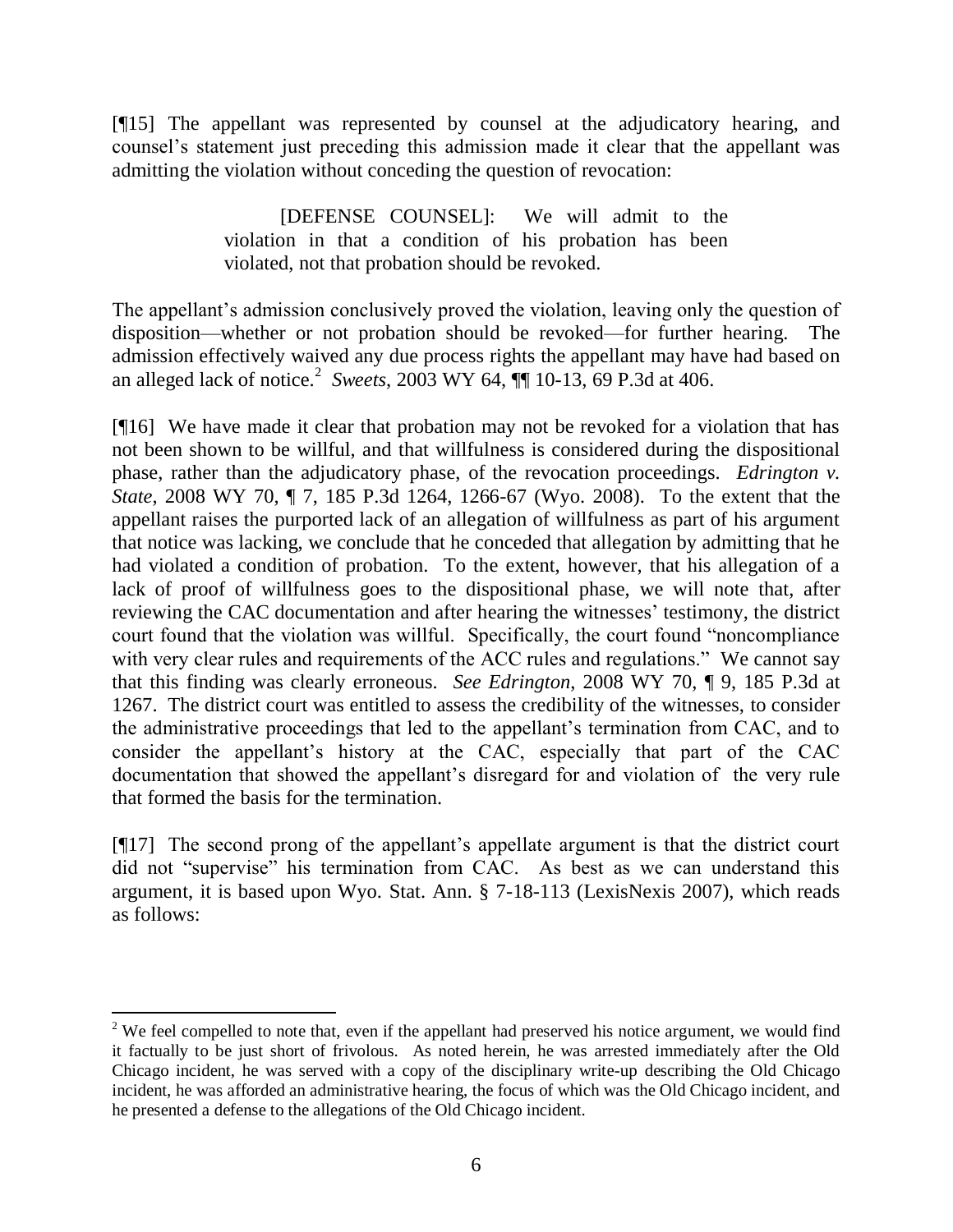### **§ 7-18-113. Confinement of violators.**

If the administrator of an adult community correctional facility or any other appropriate supervising authority has cause to believe that an offender, parolee or inmate placed in an adult community correctional facility has violated any rule or condition of that person's placement in that facility or any term of post-release supervision or cannot be safely housed in that facility, the administrator or other authority shall certify to the department the facts which are the basis for the belief and execute a transfer order to the sheriff of the county in which the facility is located, who shall confine the offender, parolee or inmate in the county jail *pending a determination by the appropriate judicial or executive authorities as to whether or not the offender, parolee or inmate shall remain in community corrections.*

(Emphasis added.) The gist of the appellant's argument is that the highlighted language restricts the determination of whether an offender should be terminated from a community correctional facility to the judge who sent him or her there, or in the case of a parolee or inmate, to the parole board or department of corrections.

[¶18] We do not agree with this interpretation of Wyo. Stat. Ann. § 7-18-113. Although the title of the statute is not part of the statute, it does suggest that the purpose of the statute is to give the administrators of an adult community correctional facility the authority to have offenders, parolees, and inmates confined in jail pending disposition of alleged violations. *See* Wyo. Stat. Ann. § 8-1-105(c) (LexisNexis 2007). When the entirety of the Adult Community Corrections Act is read in *pari materia*, it is clear that offenders, parolees, and inmates may be removed from a particular community correctional facility by action of the administrators of that facility: Wyo. Stat. Ann § 7- 18-103(c) (LexisNexis 2007) (unit of local government has authority to reject after acceptance any offender, parolee, or inmate); Wyo. Stat. Ann. § 7-18-104(c) (LexisNexis 2007) (non-governmental entity operating an adult community correctional facility has authority to reject after acceptance any offender, parolee, or inmate); Wyo. Stat. Ann. § 7-18-106(a)(iii) (LexisNexis 2007) (community corrections board may reject after acceptance any offender, parolee, or inmate); Wyo. Stat. Ann. § 7-18-108(b)(iii) (LexisNexis 2007) (court may place offender in an adult community correctional facility only if the offender is acceptable to the community corrections board); Wyo. Stat. Ann. § 7-8-109(b)(v) (LexisNexis 2007) (inmate may be transferred to an adult community correctional facility only if the inmate has been accepted by the community corrections board); Wyo. Stat. Ann. § 7-18-115(b)(iii) (LexisNexis 2007) (parolee may be required to participate in an adult community correctional facility or program only if the parolee has been accepted by the community corrections board).